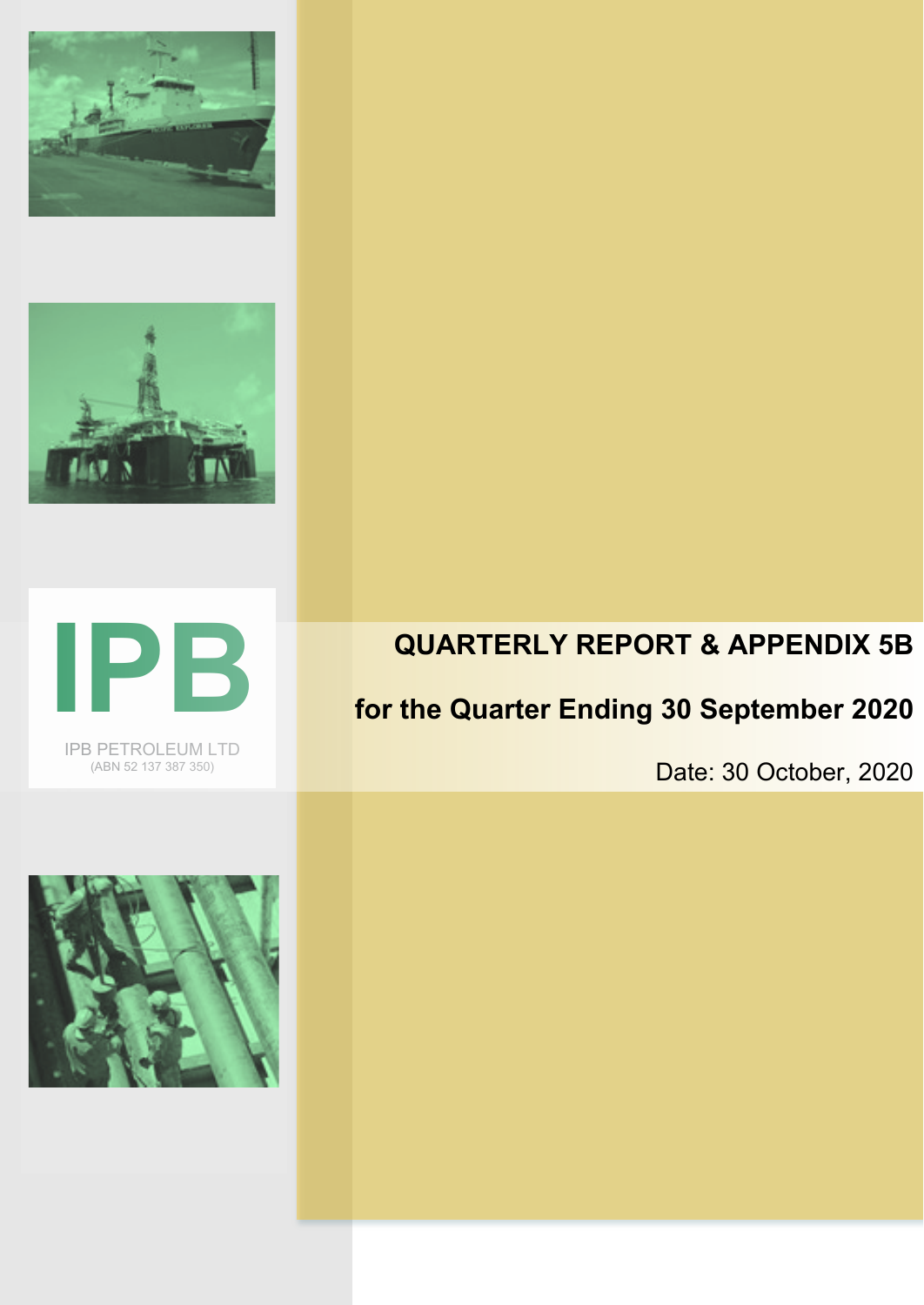

**ASX Code: IPB**

#### **30 October 2020**

### **SEPTEMBER 2020 QUARTERLY ACTIVITIES REPORT**

#### **SUMMARY OF KEY EVENTS FOR THE QUARTER**

- The Company settled the June placement of approximately 51.9 million new shares to new and existing shareholders which raised \$0.51 million after costs.
- Discussions progressed well with potential farminees and debt funders.
- The Company submitted its extension application with NOPTA in relation to the WA-424-P petroleum exploration permit.
- IPB continued to progress a future seismic environmental plan application through its NERA consortium membership participation

#### **PERMIT WA-424-P (IPB 100%)**

#### **Farmout and Funding Activities**

IPB made further progress with a potential farmin partner and associated funding arrangements during the quarter, such that as at the date of this report the company is now at a substantially advanced stage in relation to this process.

As stated in previous communications, it is important to note that despite the company's positive anticipation of a successful outcome, at present there are no guarantees that the abovementioned process will conclude with a binding acceptable transaction.

#### **Other Permit Related Work**

During the quarter the Company applied to NOPTA, the titles regulator, for an extension to the WA-424-P permit's Primary Term - currently expiring June 2021. The Primary Term has a firm work commitment for the drilling of the Idris appraisal well. IPB has applied for an extension to this Primary Term end date as a result of COVID-19 associated delays.

The company expects to hear of its success or otherwise with this application during the current quarter.

Through its membership of the NERA consortium IPB continued to progress work during the quarter on a future seismic environmental plan covering all of its WA-424-P permit.

#### **Activities – Corporate and Financial**

During the quarter the Company successfully settled a placement of 51.9 million new shares raising approximately \$0.51 million after costs.

As at the end of the quarter IPB Petroleum had a cash balance of approximately \$0.551 million with no debt. For further details refer to the attached Appendix 5B.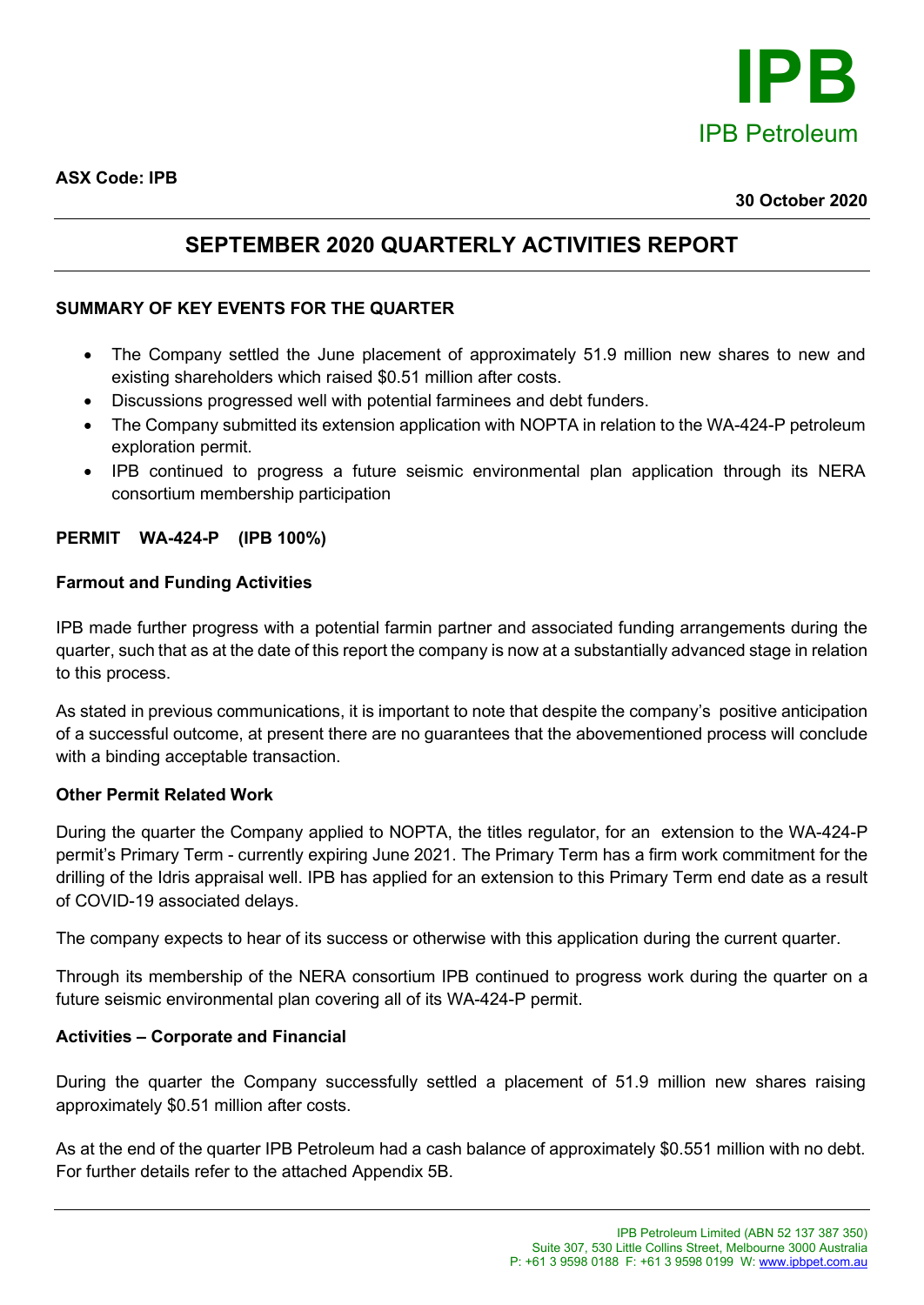

### **PERMIT HOLDINGS AND INTERESTS**

As at the end of the quarter, and also as at the date of this report, the Company held an interest in the Browse Basin exploration permit **WA-424-P** (IPB 100% and Operator)**.**



**Location Map : IPB Exploration Permit WA-424-P – Browse Basin**

For further information contact Brendan Brown, Managing Director +61 3 9598 0188 or [admin@ipbpet.com.au](mailto:admin@ipbpet.com.au)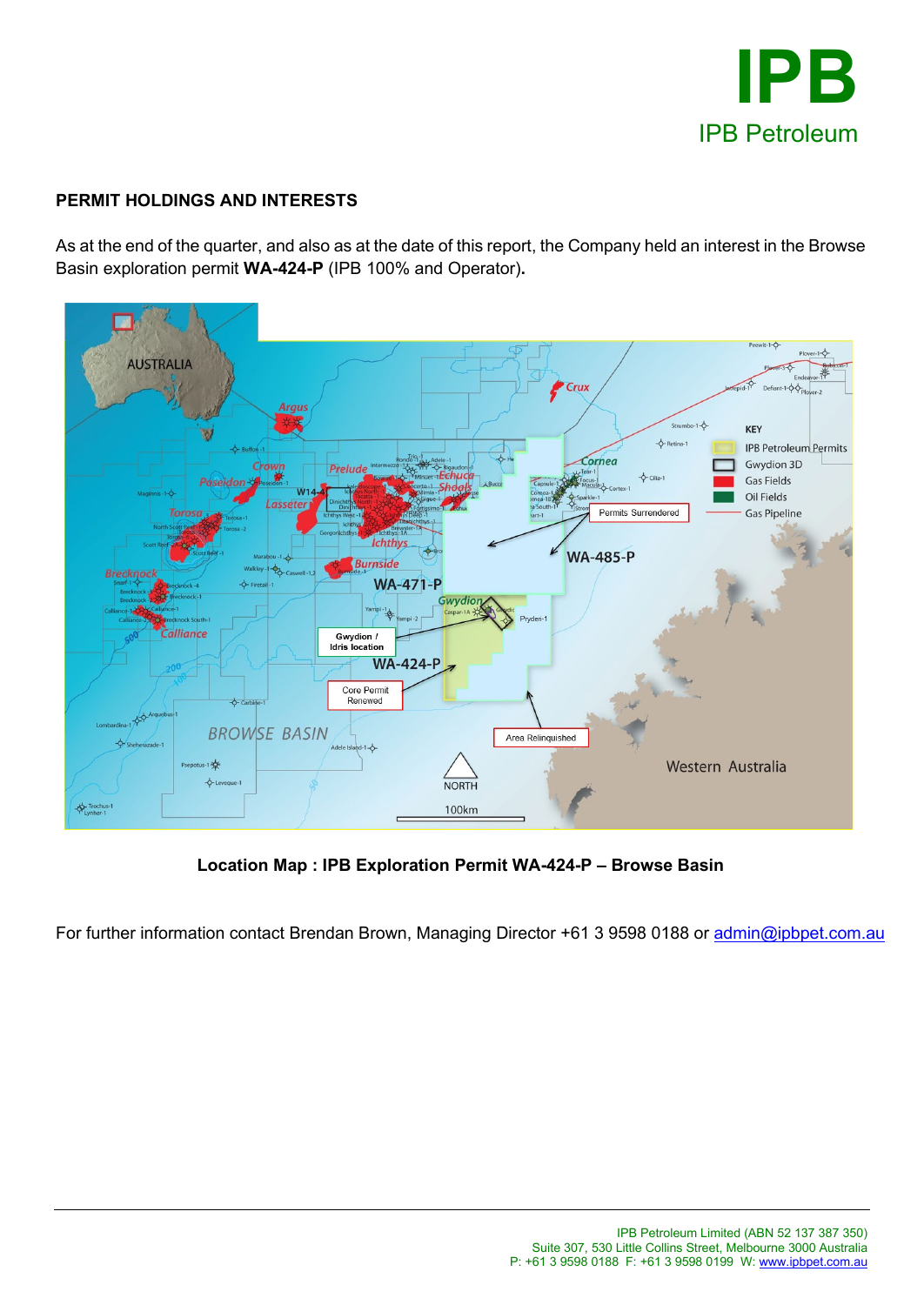## **Appendix 5B**

## **Mining exploration entity or oil and gas exploration entity quarterly cash flow report**

Name of entity

IPB Petroleum Limited

ABN ABN Cuarter ended ("current quarter")

52 137 387 350 30 September 2020

| <b>Consolidated statement of cash flows</b> |                                                   | <b>Current quarter</b><br>\$A'000 | Year to date<br>$(12$ months)<br>\$A'000 |
|---------------------------------------------|---------------------------------------------------|-----------------------------------|------------------------------------------|
| 1.                                          | <b>Cash flows from operating activities</b>       |                                   |                                          |
| 1.1                                         | Receipts from customers                           |                                   |                                          |
| 1.2                                         | Payments for                                      |                                   |                                          |
|                                             | exploration & evaluation (if expensed)<br>(a)     |                                   |                                          |
|                                             | development<br>(b)                                |                                   |                                          |
|                                             | production<br>(c)                                 |                                   |                                          |
|                                             | staff costs<br>(d)                                | (8)                               | (8)                                      |
|                                             | administration and corporate costs<br>(e)         | (70)                              | (70)                                     |
| 1.3                                         | Dividends received (see note 3)                   |                                   |                                          |
| 1.4                                         | Interest received                                 |                                   |                                          |
| 1.5                                         | Interest and other costs of finance paid          |                                   |                                          |
| 1.6                                         | Income taxes paid                                 |                                   |                                          |
| 1.7                                         | Government grants and tax incentives              | 5                                 | 5                                        |
| 1.8                                         | Other (provide details if material)               |                                   |                                          |
| 1.9                                         | Net cash from / (used in) operating<br>activities | (73)                              | (73)                                     |

|     |     | Cash flows from investing activities      |      |    |
|-----|-----|-------------------------------------------|------|----|
| 2.1 |     | Payments to acquire:                      |      |    |
|     | (a  | entities                                  | -    |    |
|     | (b) | tenements                                 | -    |    |
|     | (C) | property, plant and equipment             | -    |    |
|     | (d) | exploration & evaluation (if capitalised) | (34) | 34 |
|     | (e) | investments                               | -    |    |
|     | (f) | other non-current assets                  |      |    |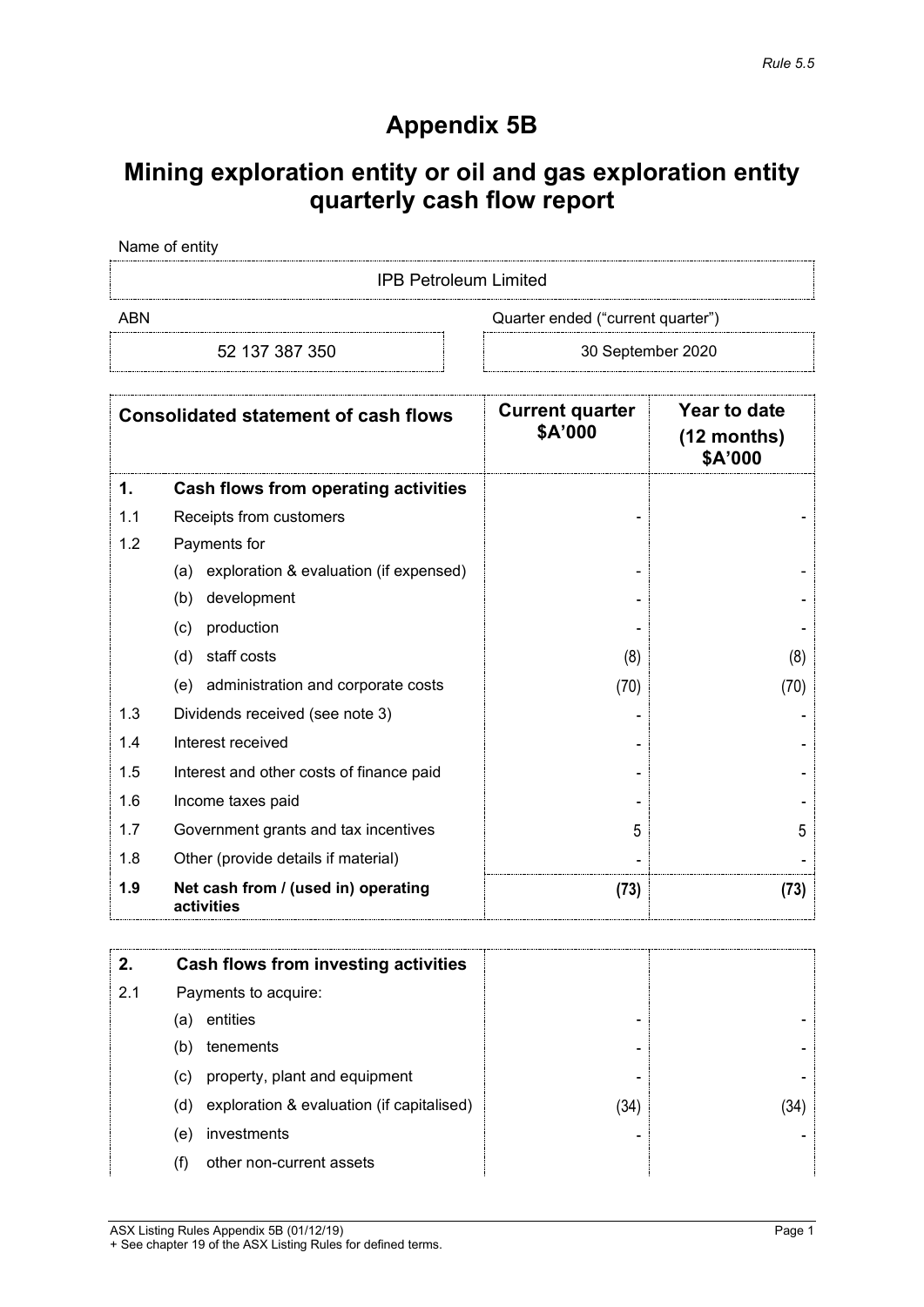|     | <b>Consolidated statement of cash flows</b>       | <b>Current quarter</b><br>\$A'000 | Year to date<br>$(12$ months)<br>\$A'000 |
|-----|---------------------------------------------------|-----------------------------------|------------------------------------------|
| 2.2 | Proceeds from the disposal of:                    |                                   |                                          |
|     | entities<br>(a)                                   |                                   |                                          |
|     | tenements<br>(b)                                  |                                   |                                          |
|     | property, plant and equipment<br>(c)              |                                   |                                          |
|     | investments<br>(d)                                |                                   |                                          |
|     | other non-current assets<br>(e)                   |                                   |                                          |
| 2.3 | Cash flows from loans to other entities           |                                   |                                          |
| 2.4 | Dividends received (see note 3)                   |                                   |                                          |
| 2.5 | Other (provide details if material)               |                                   |                                          |
| 2.6 | Net cash from / (used in) investing<br>activities | (34)                              |                                          |

| 3.   | <b>Cash flows from financing activities</b>                                                |      |      |
|------|--------------------------------------------------------------------------------------------|------|------|
| 3.1  | Proceeds from issues of equity securities<br>(excluding convertible debt securities)       | 36   | 36   |
| 3.2  | Proceeds from issue of convertible debt<br>securities                                      |      |      |
| 3.3  | Proceeds from exercise of options                                                          |      |      |
| 3.4  | Transaction costs related to issues of equity<br>securities or convertible debt securities | (35) | (35) |
| 3.5  | Proceeds from borrowings                                                                   |      |      |
| 3.6  | Repayment of borrowings                                                                    |      |      |
| 3.7  | Transaction costs related to loans and<br>borrowings                                       |      |      |
| 3.8  | Dividends paid                                                                             |      |      |
| 3.9  | Other (provide details if material)                                                        |      |      |
| 3.10 | Net cash from / (used in) financing<br>activities                                          |      |      |

|     | Net increase / (decrease) in cash and<br>cash equivalents for the period |      |     |
|-----|--------------------------------------------------------------------------|------|-----|
| 4.1 | Cash and cash equivalents at beginning of<br>period                      | 657  | 657 |
| 4.2 | Net cash from / (used in) operating<br>activities (item 1.9 above)       | 73   |     |
| 4.3 | Net cash from / (used in) investing activities<br>item 2.6 above)        | (34) |     |
| 4.4 | Net cash from / (used in) financing activities<br>(item 3.10 above)      |      |     |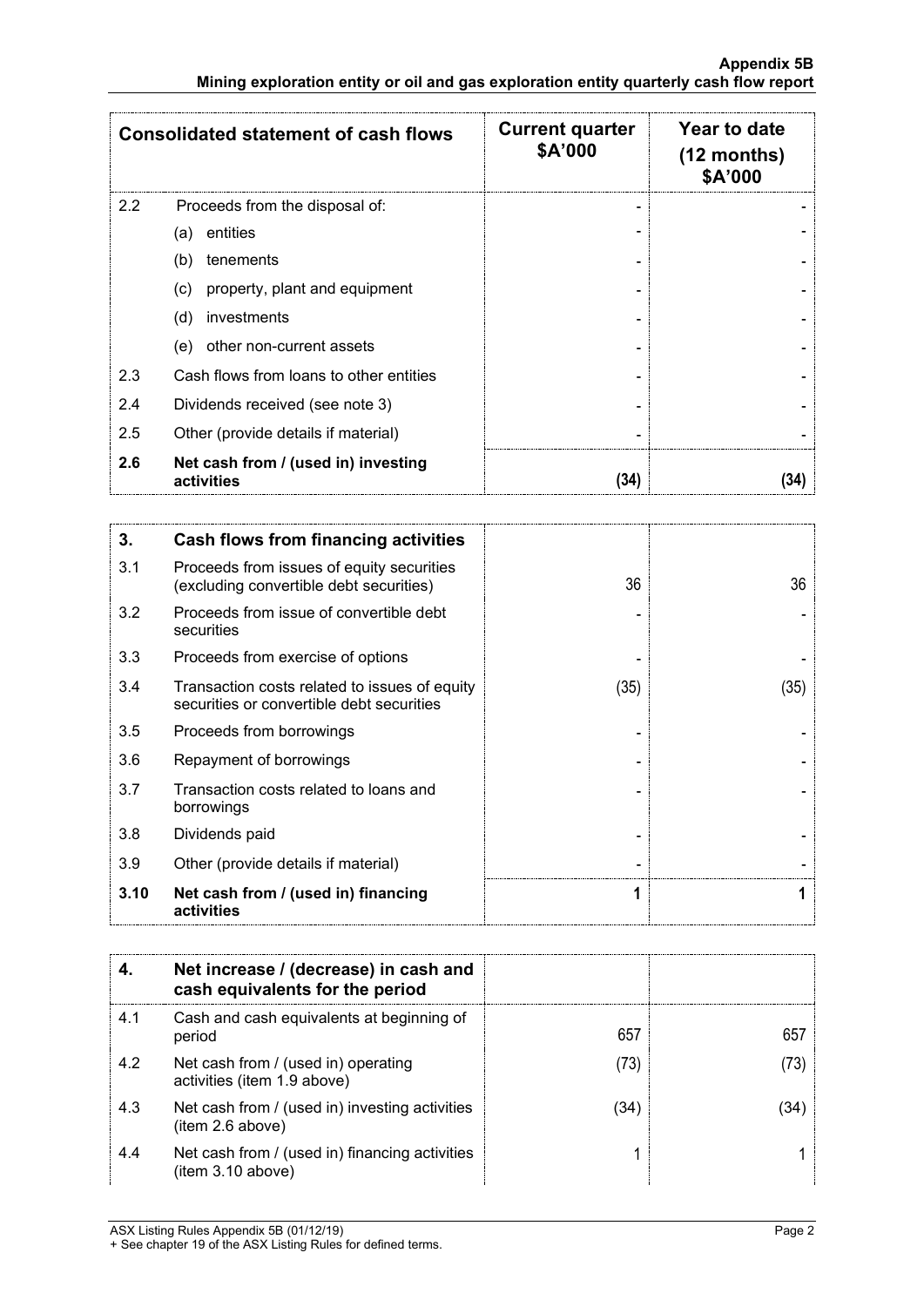| <b>Consolidated statement of cash flows</b> |                                                      | <b>Current quarter</b><br>\$A'000 | Year to date<br>$(12$ months)<br>\$A'000 |
|---------------------------------------------|------------------------------------------------------|-----------------------------------|------------------------------------------|
| 4.5                                         | Effect of movement in exchange rates on<br>cash held |                                   |                                          |
| 4.6                                         | Cash and cash equivalents at end of<br>period        |                                   |                                          |
|                                             |                                                      |                                   |                                          |

| 5.             | Reconciliation of cash and cash<br>equivalents<br>at the end of the quarter (as shown in the<br>consolidated statement of cash flows) to the<br>related items in the accounts | <b>Current quarter</b><br>\$A'000 | <b>Previous quarter</b><br>\$A'000 |
|----------------|-------------------------------------------------------------------------------------------------------------------------------------------------------------------------------|-----------------------------------|------------------------------------|
| 5 <sub>1</sub> | <b>Bank balances</b>                                                                                                                                                          | 551                               |                                    |
| 5.2            | Call deposits                                                                                                                                                                 |                                   |                                    |
| 5.3            | <b>Bank overdrafts</b>                                                                                                                                                        |                                   |                                    |
| 5.4            | Other (provide details)                                                                                                                                                       |                                   |                                    |
| 5.5            | Cash and cash equivalents at end of<br>quarter (should equal item 4.6 above)                                                                                                  | 551                               |                                    |

| 6.  | Payments to related parties of the entity and their<br>associates                          | <b>Current quarter</b><br>\$A'000 |
|-----|--------------------------------------------------------------------------------------------|-----------------------------------|
| 6.1 | Aggregate amount of payments to related parties and their<br>associates included in item 1 | (8)                               |
| 6.2 | Aggregate amount of payments to related parties and their<br>associates included in item 2 | (33)                              |

Note: if any amounts are shown in items 6.1 or 6.2, your quarterly activity report must include a description of, and an explanation for, such payments

The Payments for items 6.1 above relate to Executive and Non-Executive Fees Paid.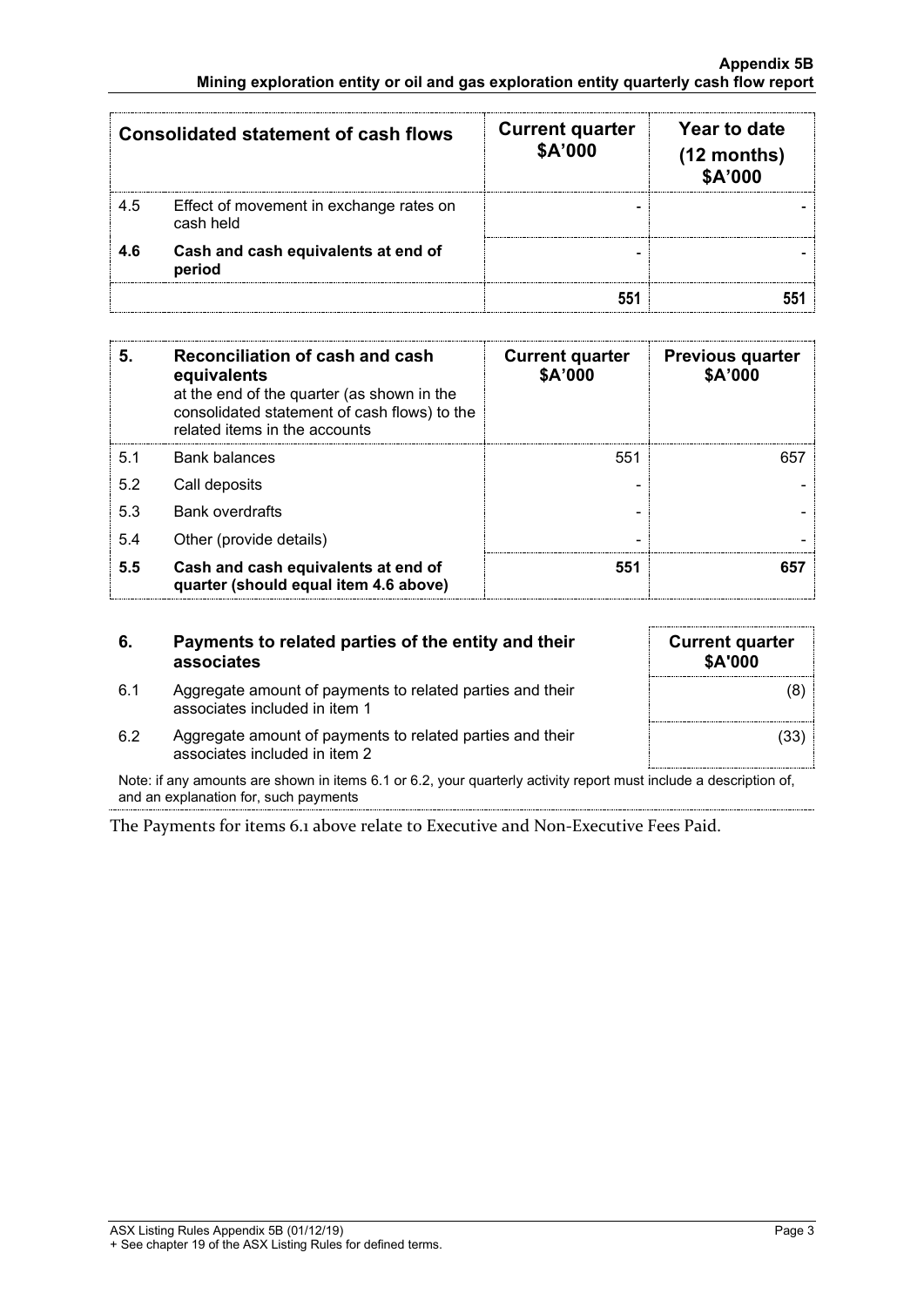- **7. Financing facilities** *Note: the term "facility' includes all forms of financing arrangements available to the entity. Add notes as necessary for an understanding of the sources of finance available to the entity.*
- 
- 7.2 Credit standby arrangements
- 7.3 Other (please specify)
- 7.4 **Total financing facilities - -**

|     | <b>Financing facilities</b><br>Note: the term "facility' includes all forms of financing<br>arrangements available to the entity.<br>Add notes as necessary for an understanding of the<br>sources of finance available to the entity. | <b>Total facility</b><br>amount at quarter<br>end<br>\$A'000 | Amount drawn at<br>quarter end<br>\$A'000 |
|-----|----------------------------------------------------------------------------------------------------------------------------------------------------------------------------------------------------------------------------------------|--------------------------------------------------------------|-------------------------------------------|
| 71  | Loan facilities                                                                                                                                                                                                                        |                                                              |                                           |
| 7.2 | Credit standby arrangements                                                                                                                                                                                                            |                                                              |                                           |
| 7.3 | Other (please specify)                                                                                                                                                                                                                 |                                                              |                                           |
| 7.4 | <b>Total financing facilities</b>                                                                                                                                                                                                      |                                                              |                                           |

#### 7.5 **Unused financing facilities available at quarter end** n/a

7.6 Include in the box below a description of each facility above, including the lender, interest rate, maturity date and whether it is secured or unsecured. If any additional financing facilities have been entered into or are proposed to be entered into after quarter end, include a note providing details of those facilities as well.

| 8.  | Estimated cash available for future operating activities                     | \$A'000 |
|-----|------------------------------------------------------------------------------|---------|
| 8.1 | Net cash from / (used in) operating activities (Item 1.9)                    | (73)    |
| 8.2 | Capitalised exploration & evaluation (Item $2.1(d)$ )                        | (34)    |
| 8.3 | Total relevant outgoings (Item $8.1 +$ Item $8.2$ )                          | (107)   |
| 8.4 | Cash and cash equivalents at quarter end (Item 4.6)                          | 551     |
| 8.5 | Unused finance facilities available at quarter end (Item 7.5)                |         |
| 8.6 | Total available funding (Item $8.4 +$ Item $8.5$ )                           | 551     |
| 8.7 | Estimated quarters of funding available (Item 8.6 divided by<br>Item $8.3$ ) | 5.2     |

#### 8.8 If Item 8.7 is less than 2 quarters, please provide answers to the following questions:

1. Does the entity expect that it will continue to have the current level of net operating cash flows for the time being and, if not, why not?

Answer:

2. Has the entity taken any steps, or does it propose to take any steps, to raise further cash to fund its operations and, if so, what are those steps and how likely does it believe that they will be successful?

Answer:

3. Does the entity expect to be able to continue its operations and to meet its business objectives and, if so, on what basis?

Answer: